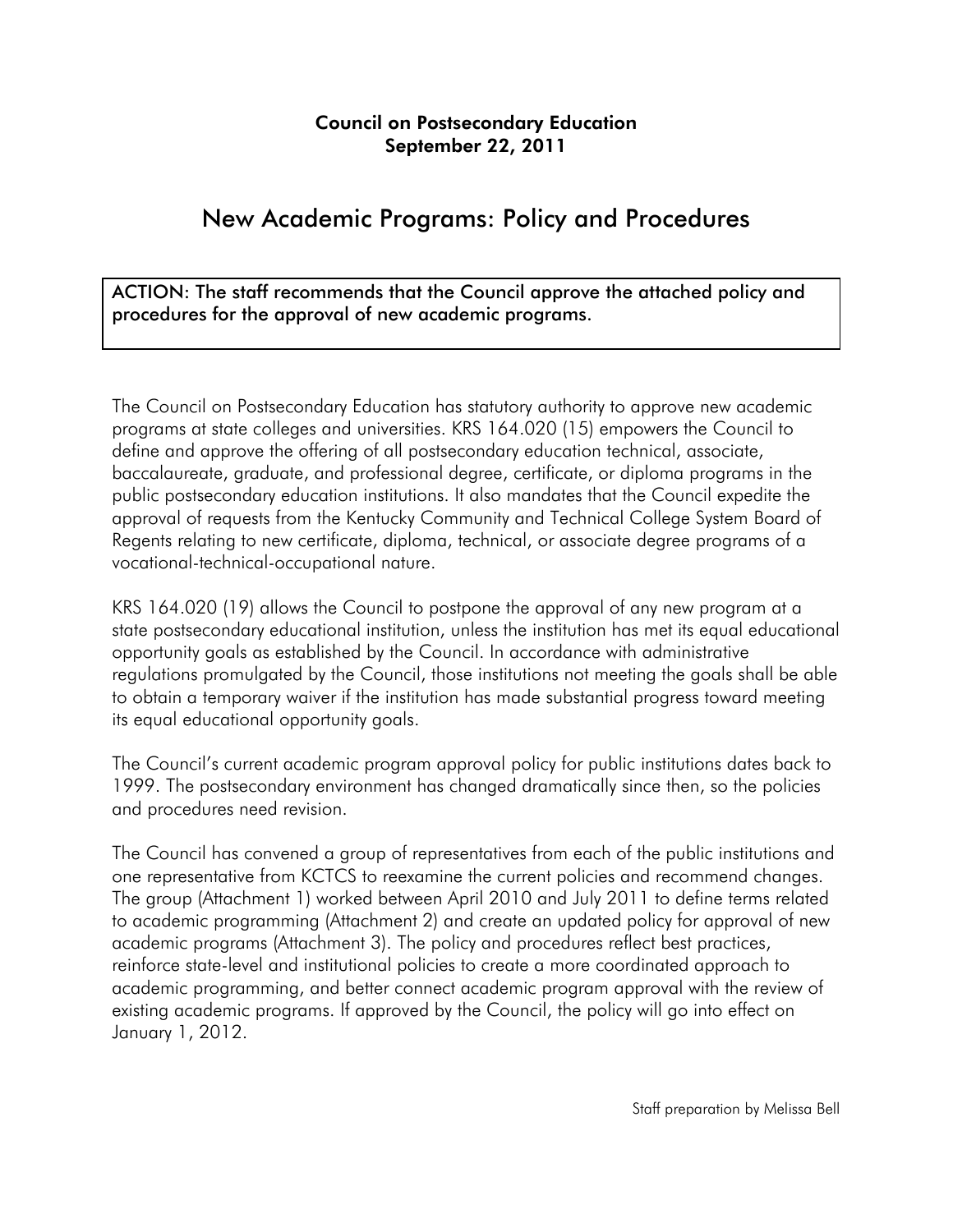#### Academic Program Approval and Review of Existing Academic Programs: Campus Representatives

#### Eastern Kentucky University:

Edward J. Keeley, Ph.D. Executive Director of Institutional Effectiveness & Research

## Kentucky Community and Technical College System:

Mary A. Kleber, Ph.D. Director of Curriculum and Program Support

#### Kentucky State University:

Titilayo Ufomata, Ph.D. Associate Provost & Professor

## Morehead State University:

Dayna Seelig, Ph.D. Associate Vice President of Academic Affairs

#### Murray State University:

Jay Morgan, Ph.D. Associate Provost for Graduate Education & Research

#### Northern Kentucky University:

J. Patrick Moynahan, Ph.D. Vice Provost, University Programs

#### University of Kentucky:

Constance A. Ray, Ph.D. Vice President for Institutional Effectiveness

## University of Louisville:

Robert S. Goldstein, MPH Associate University Provost, Office of Academic Planning & Accountability

#### Western Kentucky University: Sylvia S. Gaiko, Ph.D.

Associate Vice President for Academic Affairs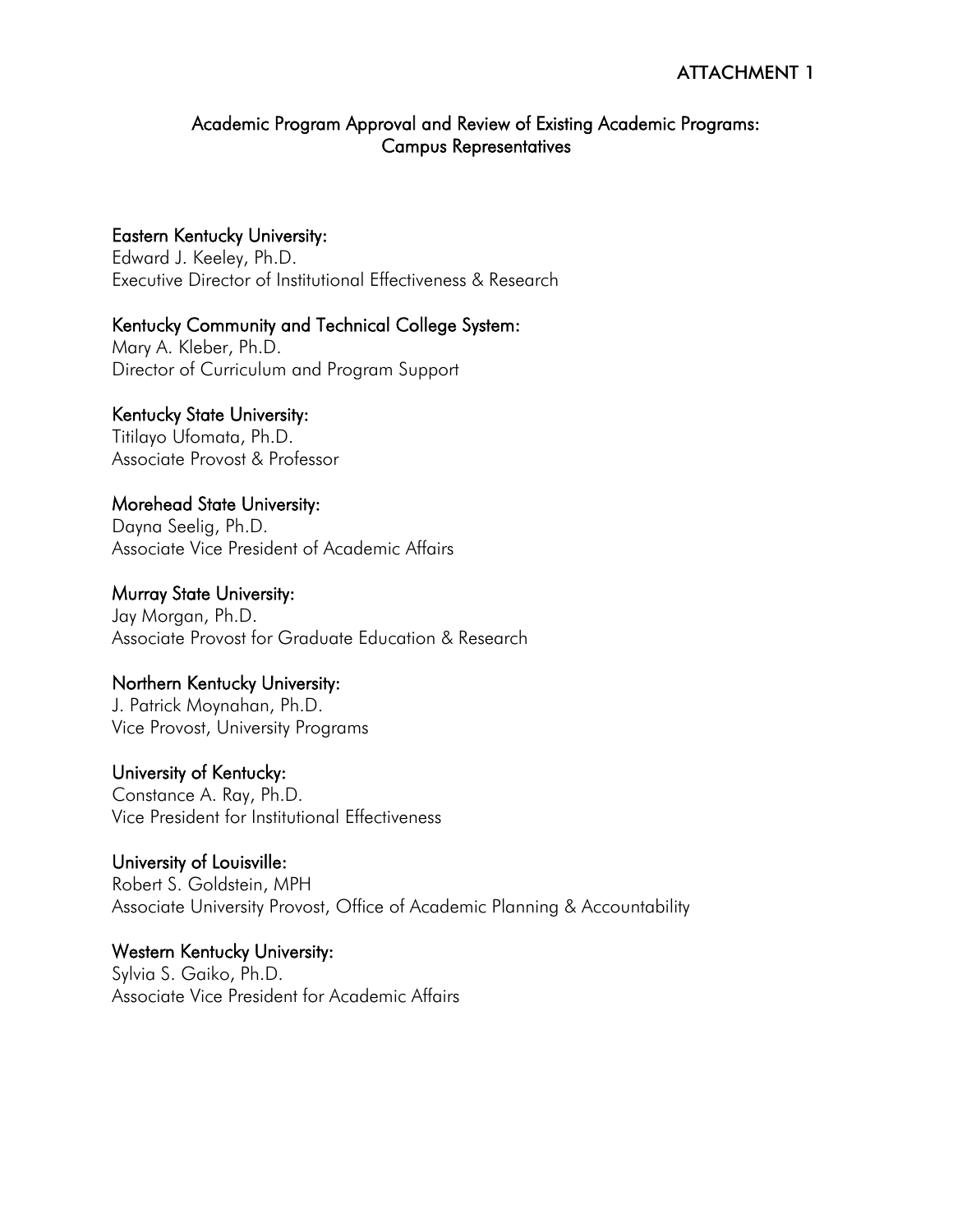# DEFINITIONS RELATED TO ACADEMIC PROGRAMMING

#### Academic Programs

An **academic program** refers to a combination of courses and related activities organized for the attainment of broad educational objectives that lead to a certificate or diploma or an associate's, bachelor's, master's, specialist, or doctoral degree.

Academic program modifications are of two types:

- 1. Minor academic program modifications refer to program name changes and changes in degree designation that do not involve significant changes in a program's purpose and curriculum.
- 2. Major academic program modifications refer to significant changes in the program's purpose and curriculum such that a different CIP code more accurately describes the revised program. Separation of an academic program into two programs and the combination of two existing programs into one program constitute major academic program modifications.

A Classification of Instructional Programs code, or CIP code, is a six-digit code in the form of xx.xxxx that identifies instructional program disciplines. The CIP code supports the accurate tracking and reporting of fields of study and program completions activity as required for federal reporting.

A major is a primary area of study defined by a set of course and/or credit hour requirements within a specified discipline or with a clearly defined multi-disciplinary focus.

A minor is a secondary area of study that is separate from the major and is defined by a set of course and/or credit hour requirements within a specified discipline or with a clearly defined multi-disciplinary focus.

A core is a set of courses required by all students within a major or area. It also refers to the set of courses required by all students within a track, concentration, or specialization.

A new academic program is a program not previously offered at an institution or one that was previously offered but has been suspended for five or more years or has been closed.

An area is a primary field of study, typically consisting of more credit hours than a major that does not require a minor and can be completed in lieu of a major-minor combination.

A track is a set of courses designed to develop expertise within a major or area at the undergraduate level.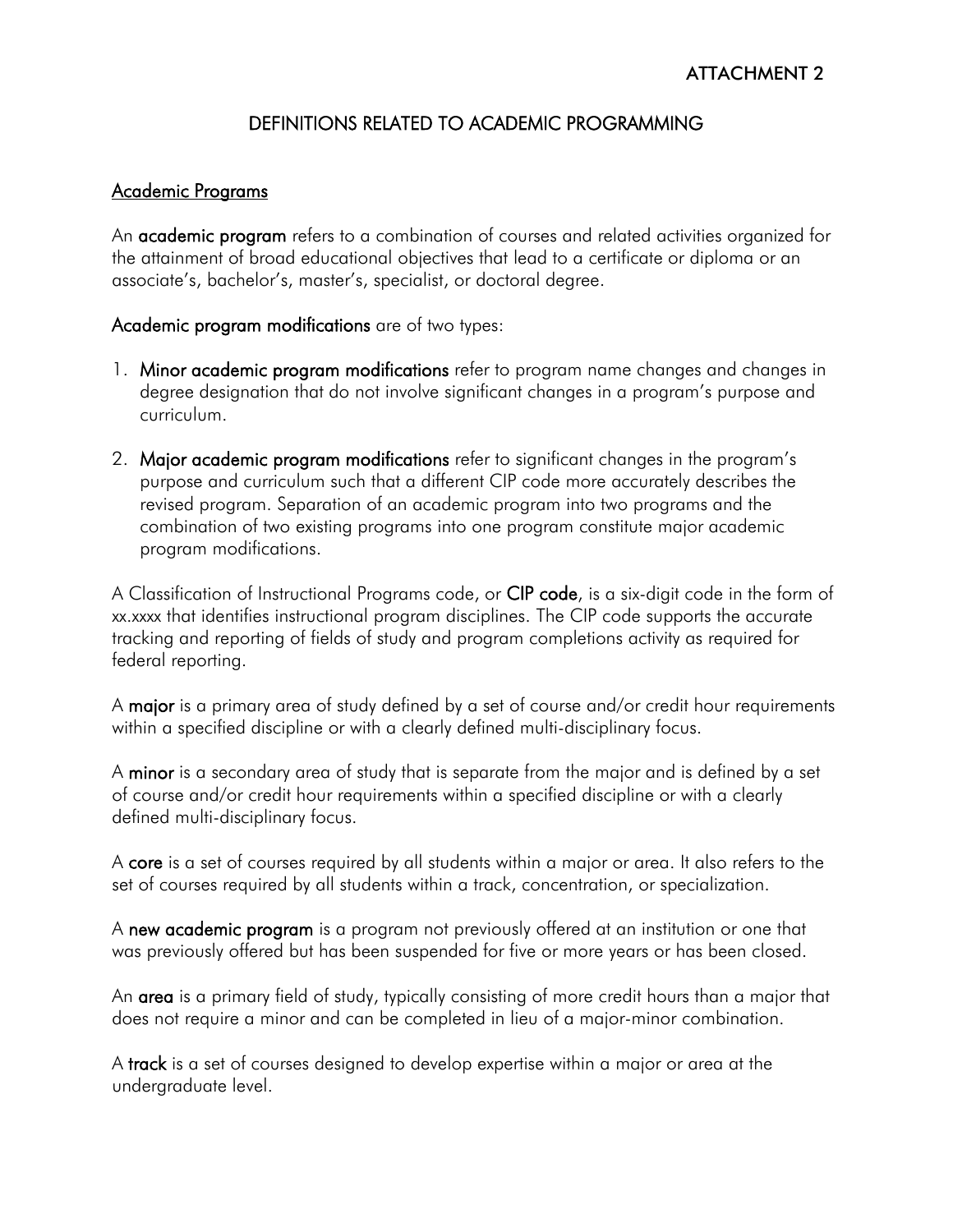A concentration is a set of courses designed to develop expertise within a major or area at the master's level.

A specialization is a set of courses designed to develop expertise within a major at the doctoral level.

A program of vocational-technical and occupational nature refers to undergraduate certificate, diploma, technical, or associate degree programs designed to prepare students to enter the workforce immediately after graduation. The programs fall into categories/career pathways of: (1) Health Science; (2) Business Administration and Management; (3) Manufacturing; (4) Architecture and Construction; (5) Agriculture (Food and Natural Resources); (6) Hospitality and Tourism; (7) Human Resources; (8) Arts, Audio/Video Technology and Communications; (9) Information Technology; (10) Law, Public Safety, Corrections and Security; (11) Education and Training; (12) Government and Public Administration; (13) Marketing; (14) Science, Technology, Engineering, and Mathematics (STEM); (15) Finance; and (16) Transportation, Distribution, and Logistics.

A suspended program is an academic program that no longer accepts new students as of a specified date but allows current or previously accepted students to complete the program. The program can be reopened within five years without going through the new academic program approval process. After five years, if the program has not been reopened, it is considered a closed program.

A closed program is an academic program that is no longer offered by an institution and has been removed from the institution's catalog and the *Registry of Degree Programs*.

## Academic Program Delivery Methods

An **accelerated course** refers to a course that can be completed in less than a traditional semester.

An **accelerated program** refers to the use of accelerated courses, credit for prior learning, and/or other methods to allow students to complete the program in less than the usual amount of time.

A **collaborative program** is an academic program under the sponsorship of more than one institution or organization and contains elements of resource sharing agreed upon by the partners. None of the participating institutions delivers the entire program alone, and the partnering institutions/organizations share responsibility for the program's delivery and quality. The credential awarded may indicate the collaborative nature of the program.

• If only one institution (primary) offers the degree or credential but other institutions or organizations (secondary) provide some resources, the program at the secondary institution(s) is registered on the Council's *Registry of Degree Programs* in an "enrollmentonly" reporting category.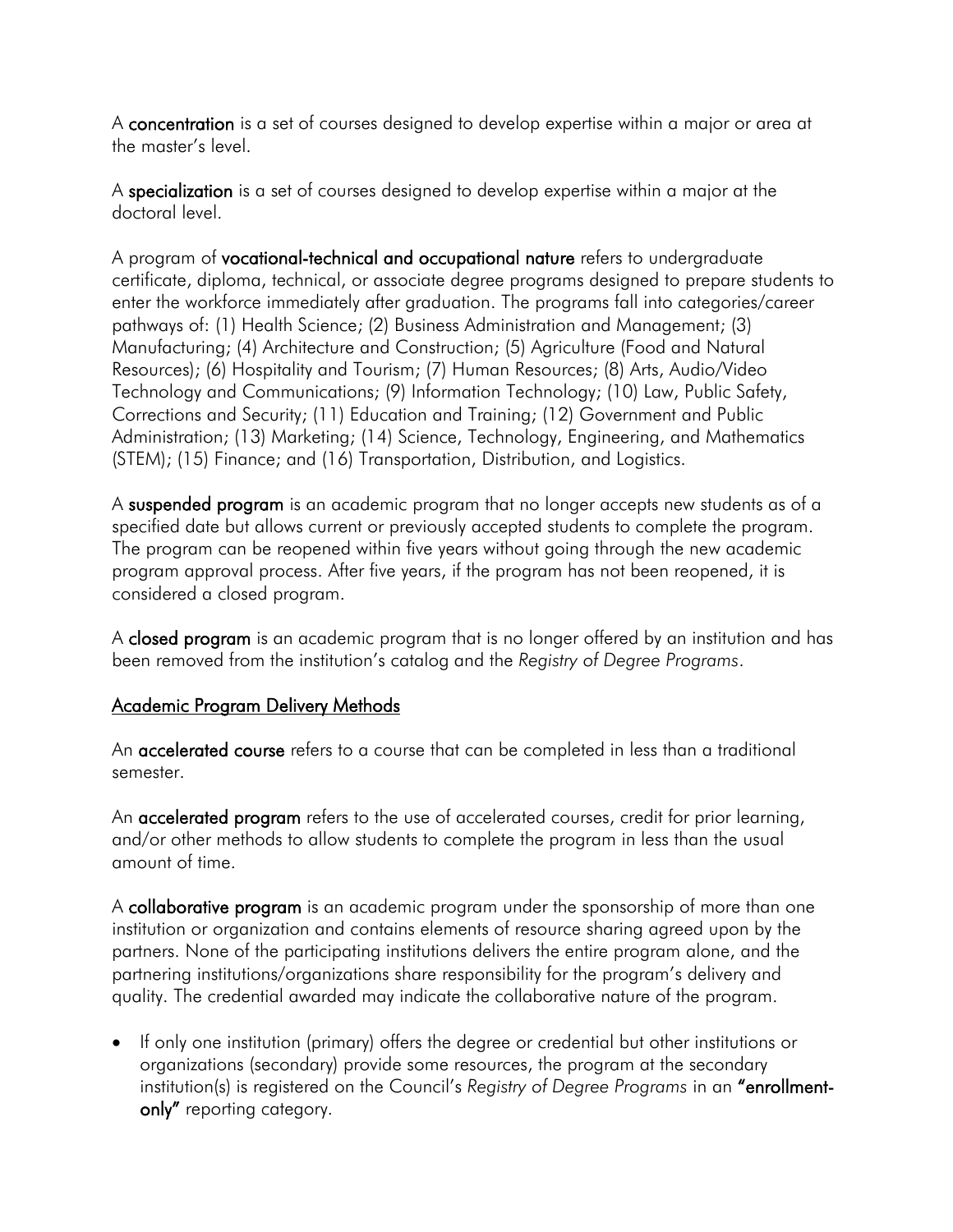• If the degree or credential is offered by all institutions participating in the resource-sharing arrangement but only one institution is listed on a graduate's diploma, the program is registered on the Council's *Registry of Degree Programs* in an enrollment- and degreegranting category for each participating institution.

A cooperative (work study) program is an academic program that provides for alternate class attendance and employment in business, industry, or government.

Credit for prior learning refers to college credit for the college-level knowledge and skills gained from non-college instructional programs or life experiences, including but not limited to employment, military experience, civic activities, and volunteer service. Credit is evaluated through nationally standardized exams in specific disciplines, challenge exams for specific courses at individual institutions, evaluations of non-college training programs, and individualized assessments.

A **distance learning program** is an academic program in which the majority of the instruction occurs when students and instructors are not in the same place. Instruction may be synchronous or asynchronous.

A 100% distance learning program is an academic program in which all of the required courses in a program occur when students and instructors are not in the same place. Instruction may be synchronous or asynchronous.

A **distance learning course** is a formal educational process in which the majority of the instruction in a course occurs when students and instructors are not in the same place. Instruction may be synchronous or asynchronous.

A correspondence course is a form of distance learning that is self-paced and involves the exchange of instructional materials and exams, by mail or electronic transmission, to students who are geographically remote from the instructor. Interaction between the instructor and the student is limited, is not regular and substantive, and is primarily initiated by the student.

A **dual degree program** is a formalized path of study that allows a student to pursue two different degrees at the same time, either at the same institution or at different institutions, and possibly complete them in less time than it would take to earn them separately. The two degrees could be in the same subject or in two different subjects; they could be at the same level (for example, two bachelor's degrees) or at two different levels (for example, bachelor's and master's degrees). Students must meet the admission requirements for both degree programs.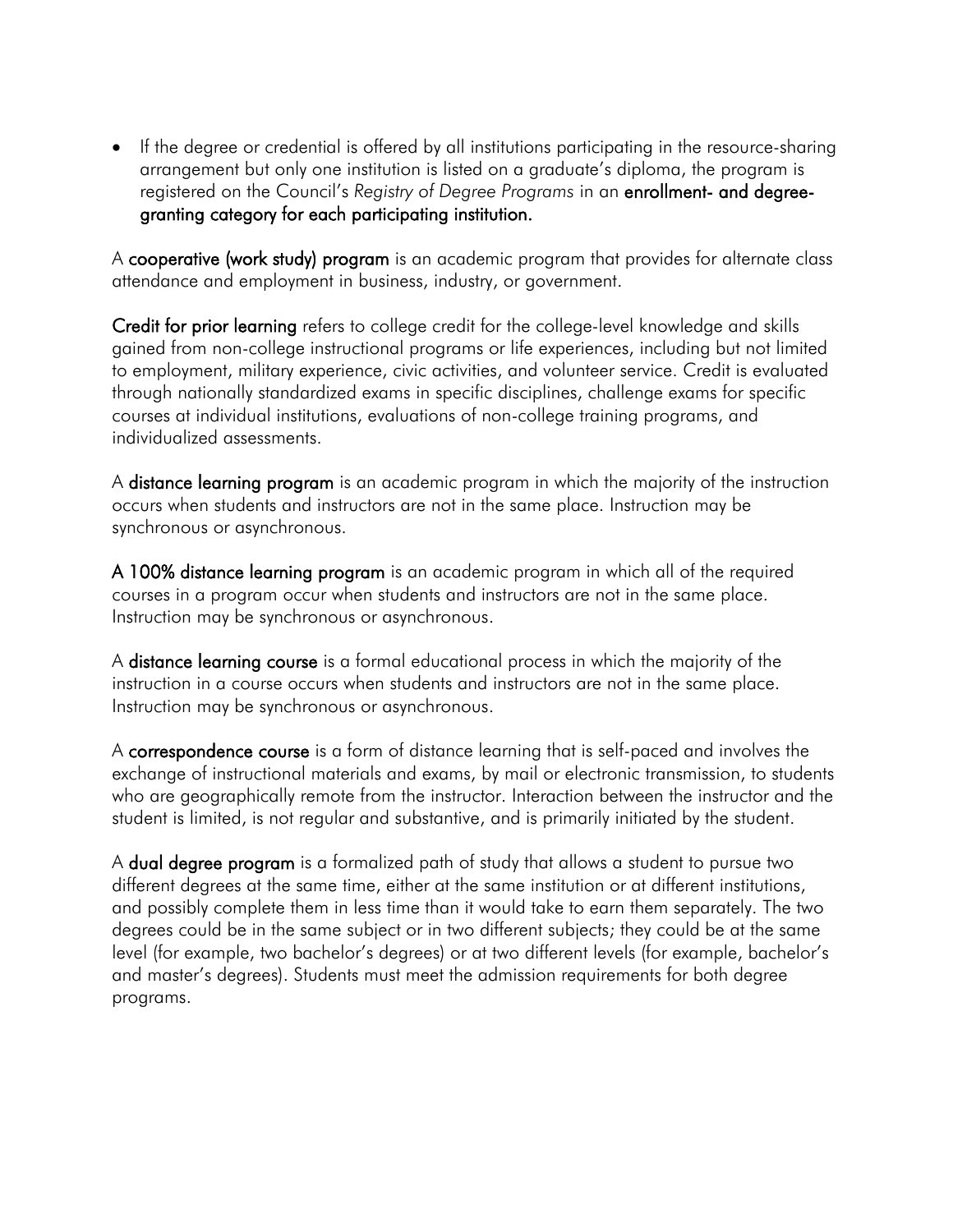An **embedded program** consists of required courses of a lower-level degree or credential that are part of a higher-level degree or credential. Such programs usually do not admit students directly, and therefore, students may not be enrolled in these programs. Students are awarded a lower-level degree or credential as these programs serve as an exit option for students who do not complete the requirements for the higher-level degree or credential.

An **extended-campus program** is an academic program offered at any center, branch, campus, or other site at which postsecondary degree or nondegree work is offered, in addition to the parent campus. It refers to locations both within and outside an institution's [area of geographic responsibility.](http://www.cpe.ky.gov/NR/rdonlyres/CF332EBE-ECB2-485C-8FEC-BF8AB6E65975/0/RegionalStewardshipAppendixMap.pdf)

A joint program is an academic program that is sponsored by two or more institutions leading to a single credential or degree, which is conferred by all participating institutions. None of the participating institutions delivers the entire program alone, and all participating institutions and organizations share responsibility for all aspects of the program's delivery and quality.

• The program is registered on the Council's *Registry of Degree Programs* in an enrollment and degree-granting category for each institution participating in the joint program.

A module is a standalone segment/component of a parent course for which content (description, requisites, outline, competencies, and activities/experiments) has been determined and credit assigned. The sum of constituent segments is equal to the credit of the parent course. Credit is awarded upon successful completion of all modules comprising the parent course.

A modularized program is an academic program that can lead to interim credentials after completion of a specified number of courses.

## Degrees and Credentials

A degree is an award conferred by a postsecondary education institution as official recognition for the successful completion of an academic program.

An **associate's degree** is an award that normally requires at least 60 semester credit hours or the equivalent.

A **bachelor's degree** is an award that normally requires at least 120 semester credit hours or the equivalent. This includes all bachelor's degrees conferred in a five-year cooperative (workstudy) program and degrees in which the normal four years of work are completed in three years.

A master's degree is an award that requires the successful completion of an academic program of at least 30 semester credit hours or the equivalent at the post-baccalaureate, graduate, or professional level.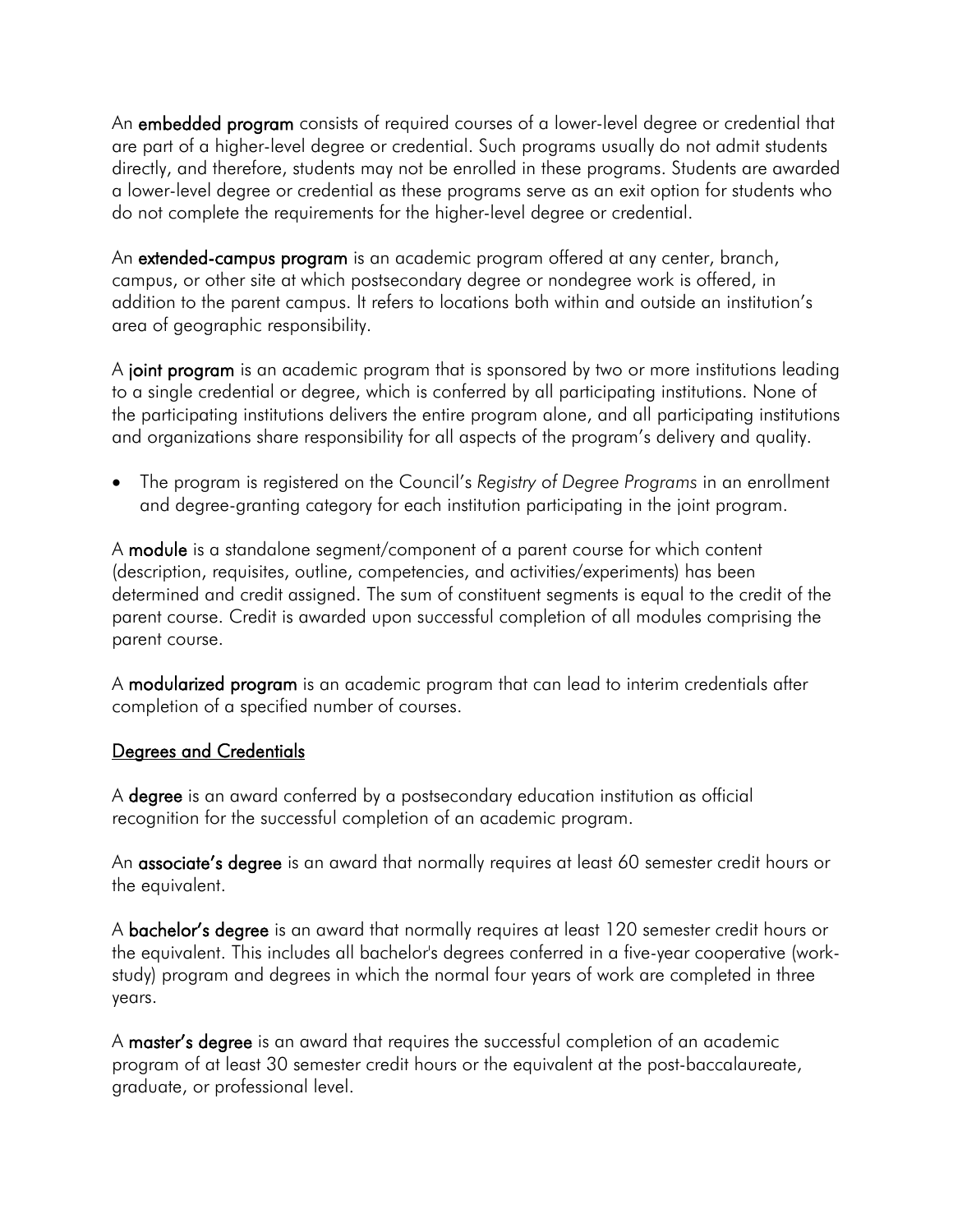• A professional science master's degree program consists of two years of non-thesis academic training in science, mathematics, or technology and contains a professional component that may include internships and cross-training in business, management, regulatory affairs, computer applications, and communications. The program is designed with the input of one or more employers.

A specialist degree is an award that normally requires 60 semester hours of concentrated and approved graduate coursework beyond the bachelor's degree. It is generally offered in the field of education to acknowledge completion of advanced graduate study designed to help individuals meet licensure requirements or develop additional knowledge and skill beyond the master's degree but not at the doctoral level.

A **doctoral degree** is the highest award a student can earn for graduate study. The Integrated Postsecondary Education Data System recognizes three types of doctorates.

- A doctor's degree–professional practice is awarded upon completion of a program providing the knowledge and skills for the recognition, credential, or license required for professional practice. The total time to the degree, including both pre-professional and professional preparation, equals at least six full-time equivalent academic years. Some of these degrees were formerly classified as "first-professional."
- A doctor's degree–research/scholarship requires advanced work beyond the master's level, including the preparation and defense of a dissertation based on original research, or the planning and execution of an original project demonstrating substantial artistic or scholarly achievement.
- A **doctor's degree–other** is a doctor's degree that does not meet the definition of a [doctor's degree-research/scholarship](http://nces.ed.gov/ipeds/glossary/index.asp?id=941) or a [doctor's degree-professional practice.](http://nces.ed.gov/ipeds/glossary/index.asp?id=942)

An **advanced practice doctorate**, also known as a **professional doctorate**, is a program of study beyond the master's degree designed to meet the workforce and applied research needs of a profession. It requires close cooperation between institutions and employers to ascertain employers' needs. The degree may or may not be necessary for the recognition, credential, or license required for professional practice. In most cases, it is a clinical program designed to meet the needs of allied health professions. It can be classified as either *doctor's degree–professional practice* or *doctor's degree–other* for IPEDS reporting.

Undergraduate (pre-baccalaureate) certificate is a subbaccalaureate credential granted upon satisfactory completion of a series of courses related to a specific topic or skill. It has the primary purpose of providing marketable, entry-level skills. These certificates qualify students to take external licensure, vendor-based, or skill standards examinations in the field. If standardized external exams are not available in the field of study, certificates prepare students at skill levels expected of employees in an occupation found in the local economy.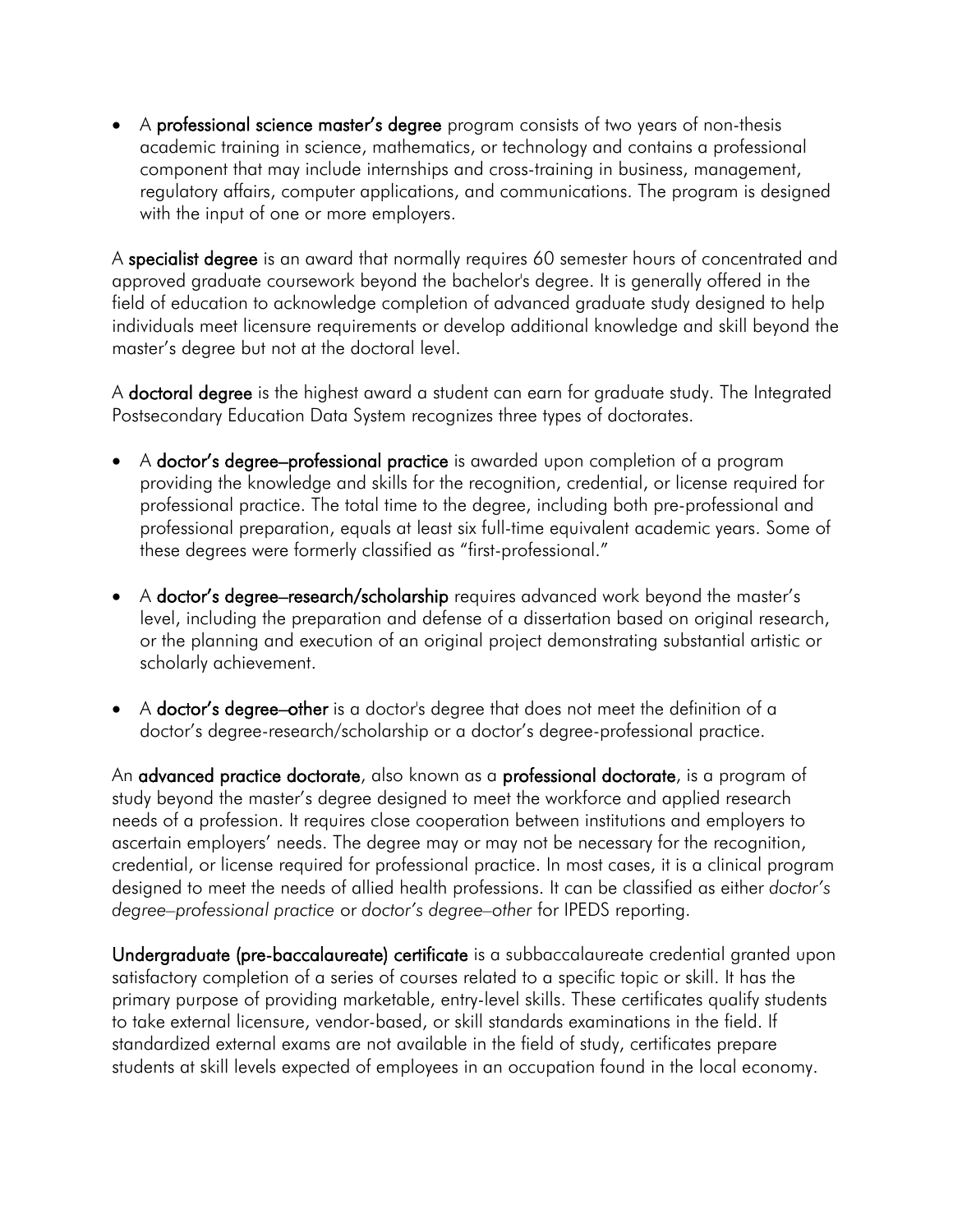- Postsecondary certificate (less than one academic year) requires completion of an academic program below the baccalaureate degree in less than one academic year, or designed for completion in less than 30 semester or trimester credit hours, or in less than 45 quarter credit hours, or in less than 900 contact or clock hours, by a student enrolled full time.
- Postsecondary certificate (at least one but fewer than two academic years) requires completion of an academic program below the baccalaureate degree in at least one but fewer than two full-time equivalent academic years, or is designed for completion in at least 30 but fewer than 60 semester or trimester credit hours, or in at least 45 but less than 90 quarter credit hours, or in at least 900 but less than 1,800 contact or clock hours, by a student enrolled full time.
- Postsecondary certificate (at least two but fewer than four academic years) requires completion of an academic program below the baccalaureate degree in at least two but fewer than four full-time equivalent academic years, or designed for completion in at least 60 but less than 120 semester or trimester credit hours, or in at least 90 but less than 180 quarter credit hours, or in at least 1,800 but less than 3,600 contact or clock hours, by a student enrolled full time.

Graduate certificate is a post-baccalaureate credential granted upon satisfactory completion of a set of related courses within a discipline or a set of related disciplines. It has the primary purpose of supplementing or enhancing skills for degree-seeking students who wish to demonstrate competency in a high-demand or emerging area that will increase their marketability in local, national, and global markets.

- A **post-baccalaureate certificate** requires completion of an academic program equivalent to 18 semester credit hours beyond the bachelor's degree but does not meet the requirements of a master's degree.
- A post-master's certificate requires completion of an academic program equivalent to 24 semester credit hours beyond the master's degree but does not meet the requirements of academic degrees at the doctor's level.
- A first professional certificate provides advanced training and enhances knowledge in important areas of clinical or research specialization and specialty practice for individuals who hold a professional degree (e.g., J.D., D.M.D., or M.D.).

A **diploma program** is designed to prepare students for technical employment within a one to two-year period. A prescribed program of technical and general education courses is designed to prepare students for a specific job title, credit toward an associate degree, and continued training opportunities for certificate program graduates.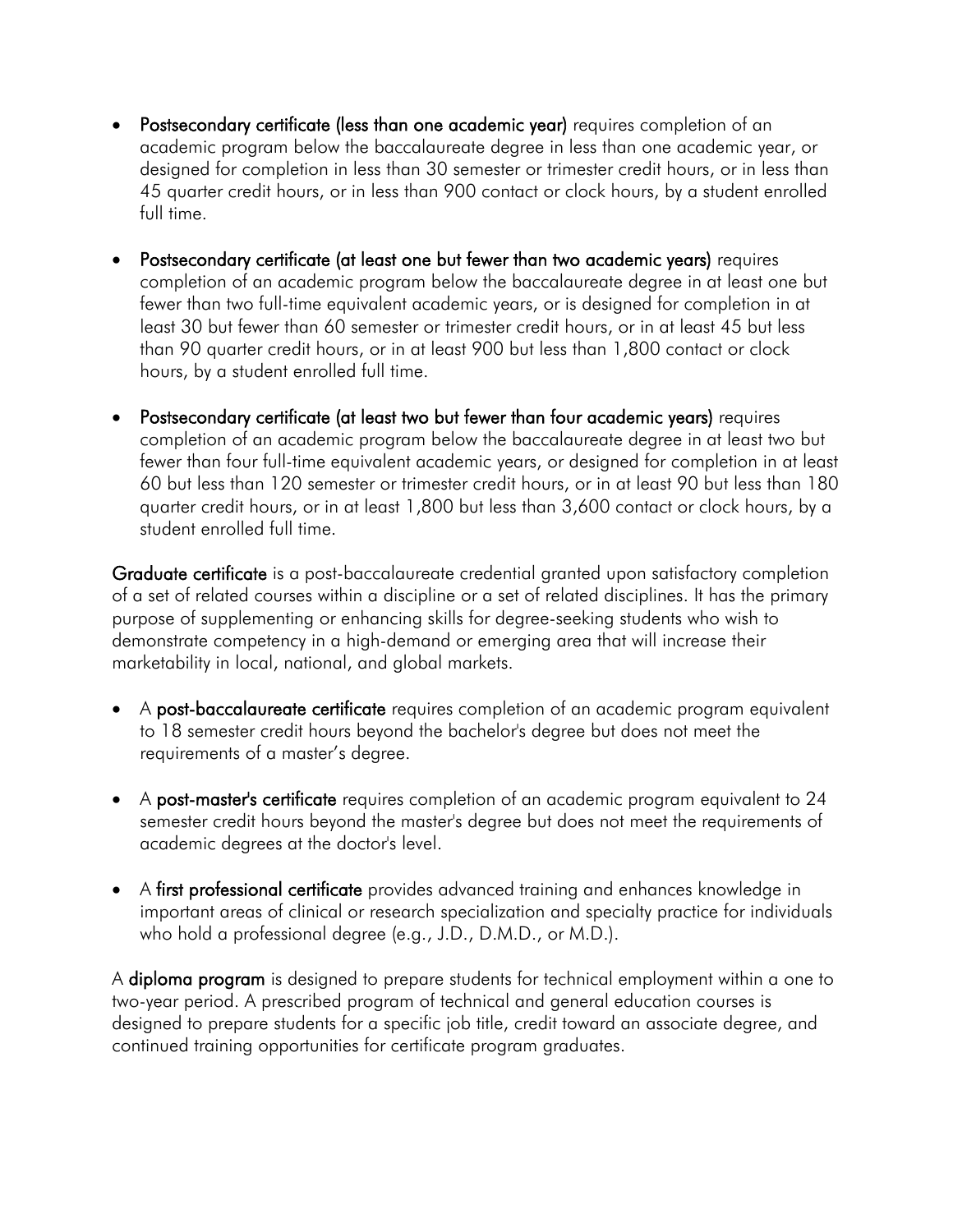A **diploma** is a formal document certifying the successful completion of a prescribed prebaccalaureate program of studies, either requiring less than one year or up to at least two but fewer than four years of work beyond grade 12.

- Postsecondary diploma (less than one academic year) requires completion of an academic program below the baccalaureate degree in less than one academic year or designed for completion in less than 30 semester or trimester credit hours, or in less than 45 quarter credit hours, or in less than 900 contact or clock hours, by a student enrolled full time.
- Postsecondary diploma (at least one but fewer than two academic years) requires completion of an academic program below the baccalaureate degree in at least one but fewer than two full-time equivalent academic years, or is designed for completion in at least 30 but fewer than 60 semester or trimester credit hours, or in at least 45 but less than 90 quarter credit hours, or in at least 900 but less than 1,800 contact or clock hours, by a student enrolled full time.
- Postsecondary diploma (at least two but fewer than four academic years) requires completion of an academic program below the baccalaureate degree in at least two but fewer than four full-time equivalent academic years, or designed for completion in at least 60 but less than 120 semester or trimester credit hours, or in at least 90 but less than 180 quarter credit hours, or in at least 1,800 but less than 3,600 contact or clock hours, by a student enrolled full time.

## **Miscellaneous**

A credit hour, as defined in regulation by the United States Department of Education, is an amount of work represented in intended learning outcomes and verified by evidence of student achievement that is an institutionally established equivalency that reasonably approximates not less than: (1) one hour of classroom or direct faculty instruction and a minimum of two hours of out of class student work each week for approximately 15 weeks for one semester or trimester hour of credit, or 10 to 12 weeks for one quarter hour of credit, or the equivalent amount of work over a different amount of time or (2) at least an equivalent amount of work as required in (1) for other academic activities as established by the institution including laboratory work, internships, practica, studio work, and other academic work leading to the award of credit hours.

Academic program implementation occurs when the first student matriculates into a program and enrolls in any course specified in the program of study.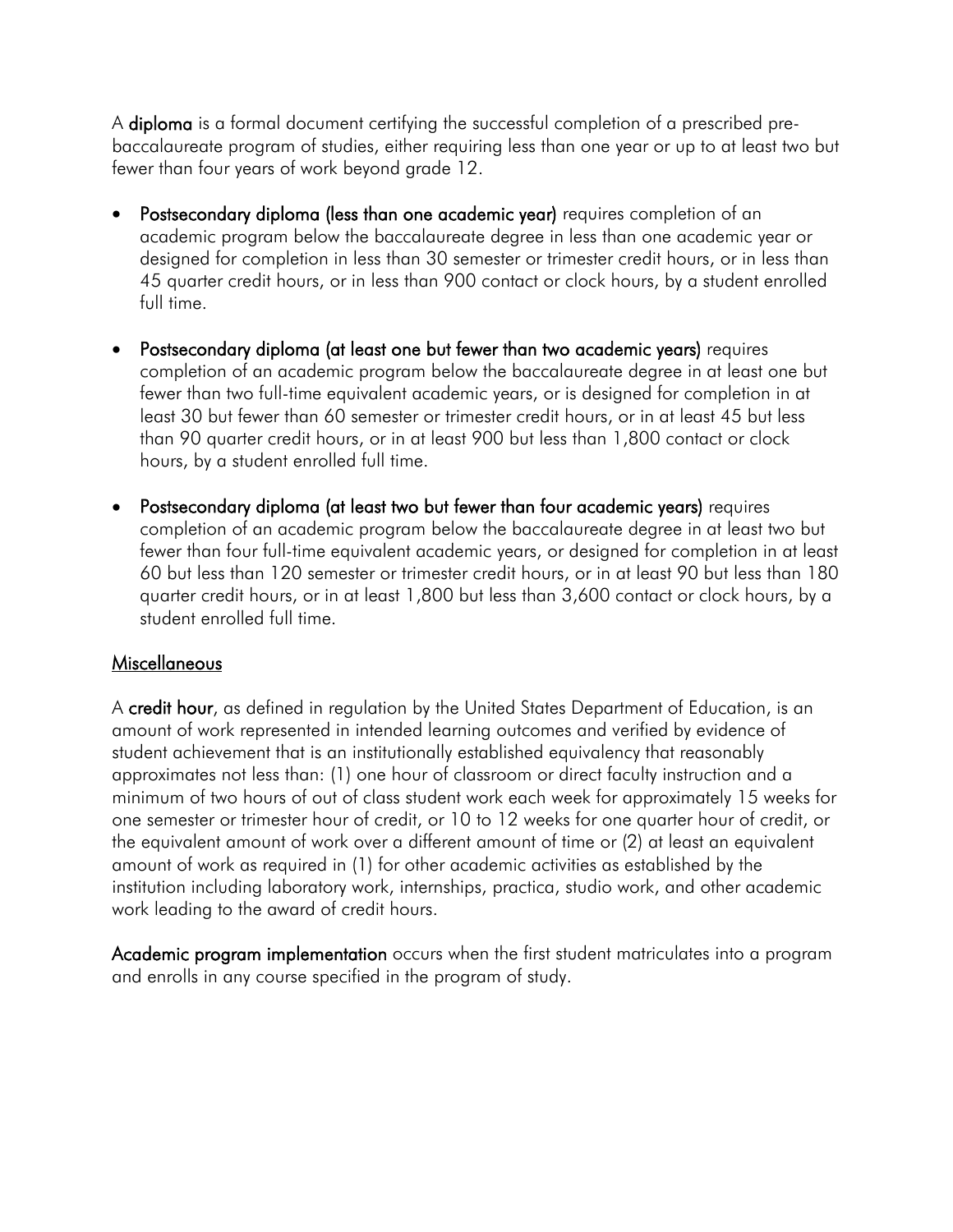#### New Academic Program Approval

The approval of new academic programs is one of the main responsibilities of state higher education coordinating boards. Reasons for approving new academic programs at the state level include determination of quality maintenance or improvement, need and demand, consistency with institutional mission, unnecessary duplication, cost efficiency and effectiveness, and consumer protection.

#### 1. Background

Before postsecondary education reform, institutions notified the Council's predecessor, the Council on Higher Education (CHE), semi-annually of new programs under development. The institution then submitted a program proposal and a two-page executive summary after the proposal had completed all institutional approvals. Staff performed the preliminary review; a Programs Committee made up of CHE members had an active role in the review and approval of programs; and the full CHE acted upon the staff and Programs Committee recommendations.

In January 1995, staff suspended preliminary reviews as CHE members assumed a greater role in the review of new academic programs. In November 1997, the newly formed Council on Postsecondary Education (the Council) directed staff to review academic program policies. Until the new policies were established, staff was to consider a new academic program only if it documented an immediate, critical need.

KRS 164.003 links academic programming to economic development and emphasizes academic and fiscal responsibility. In light of this, a November 1997 Council agenda item posed this question: "What programs should be offered by which institutions and at what locations in order to provide appropriate access to quality programs for the citizens of the Commonwealth in the most efficient manner possible?"

The Council streamlined its academic policies at its September 1998 meeting by directing staff to develop new procedures that "enable institutions to respond quickly to changing market demands and place primary responsibility for quality assurance with institutional governing boards, within broad systemwide guidelines that address statewide needs and protect consumer interests."

As a first step in streamlining, in April 1999 the Council delegated to the KCTCS Board of Regents program approval authority for new certificate, diploma, associate in arts, associate in science, associate in applied science, and associate in applied technology degree programs at the KCTCS institutions. This delegation was reaffirmed in November 2000.

<span id="page-9-0"></span>At the November 1999 meeting, the Council devolved its approval authority for new academic programs within designated program bands to each institution's governing board while retaining approval authority in the following areas: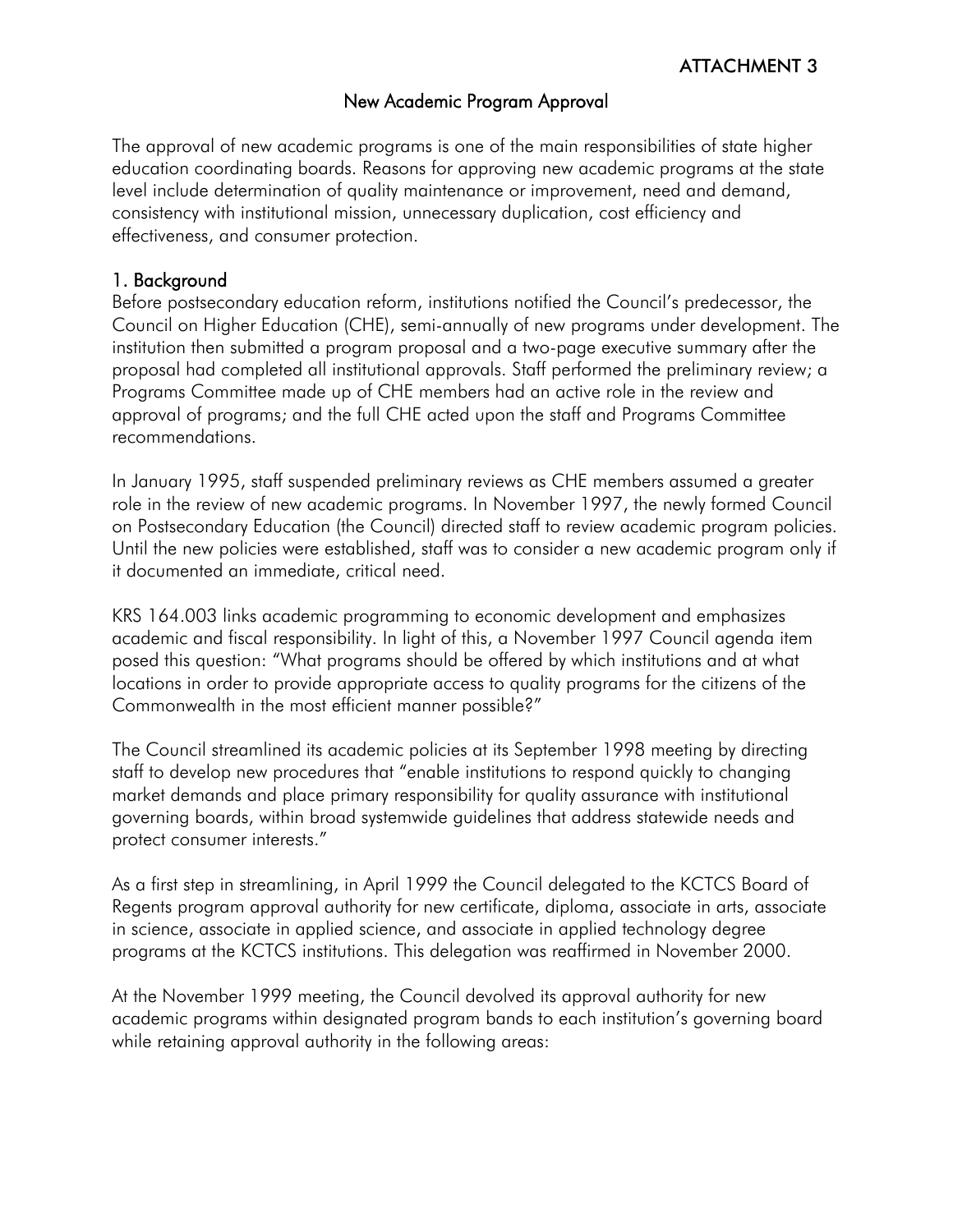- First-professional programs.
- Engineering programs at the comprehensive institutions and engineering programs at the doctoral level at the University of Kentucky and the University of Louisville.
- Teacher and school personnel preparation programs.
- Health-related programs above the baccalaureate level.
- Associate degree programs at the four-year institutions.
- Other programs falling outside each institution's negotiated program band.

An institution's approval authority for a new program depended on whether the program fell within its band. Proposals for new academic programs within an institution's program band were subject to a six-week public review by the chief academic officers of Kentucky's public institutions, the president of the Association of Independent Kentucky Colleges and Universities, and others. If there were no significant problems with the proposal after the sixweek period, the institution was allowed to complete its internal process of program approval and subsequently implement the program without full Council approval.

In January 2000, the Council approved program bands for each four-year university. An institution's program band was based on its mission, existing programs, and disciplinary strengths. An institution or the Council could seek reconsideration of an institution's band at a later date if the nature, emphasis, or strength of its existing programs changed.

After a decade of operating under the streamlined policy, Council staff, after consulting with the institutions, determined it was time to review and update the program approval policy. Staff worked with representatives from each institution over the course of several months in 2010 and 2011 to review the policy and make changes that would provide staff with better information about proposed programs in order to make more informed decisions.

As part of this update, the following evaluation criteria, policy, and procedures will guide the approval of new academic programs.

# 2. Policy

- a. Institutions will notify the Council semi-annually of any new programs that they intend to develop on their campuses within three years of the notification. However, failure to notify the Council of intent to develop a program will not preclude an institution from undergoing the new academic program approval process.
- b. The academic program approval process consists of two stages. In the pre-proposal stage, institutions provide Council staff, among other information, justification for creating a new program; validation for creating a stand-alone program if similar programs already exist; and evidence that the program is aligned with an institution's mission, the state's postsecondary education Strategic Agenda, and the statewide strategic implementation plan. If Council staff approves the pre-proposal, the institution may submit a more indepth program proposal. In the proposal stage, the institution submits a full program proposal that has been approved by the institutional governing board.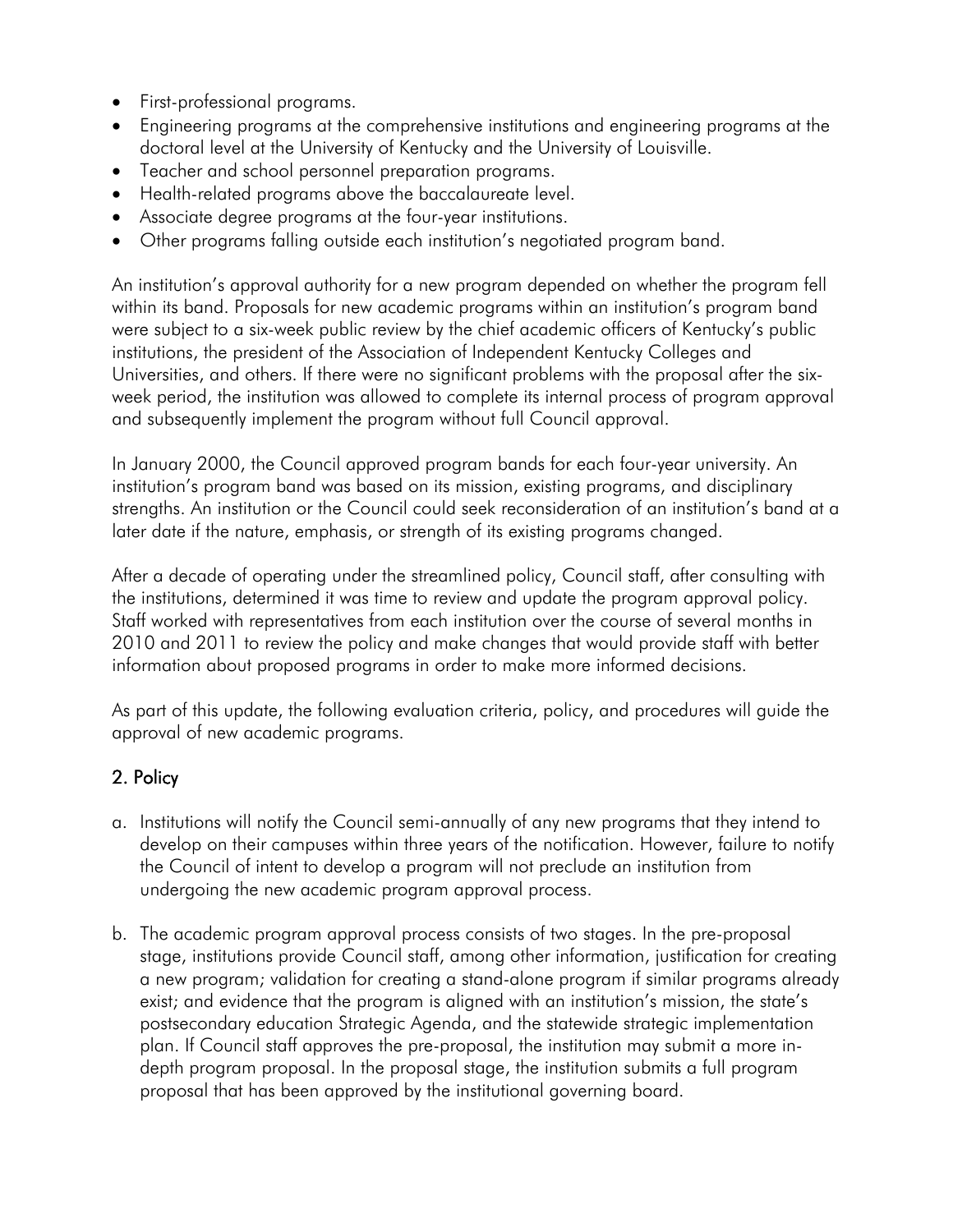- c. An institution may not submit a pre-proposal or proposal unless it has achieved automatic eligibility status, or has obtained the appropriate waiver, under 13 KAR 2:060.
- d. Institutions should submit a pre-proposal to Council staff. Upon approval of the preproposal, the institution has up to 18 months to submit a full proposal to the Council. The full proposal should be approved by the institution's governing board before submission to the Council.
- e. After a program is approved by the Council, an institution has up to five years to implement the program. After that, the program must undergo the new program approval process.
- f. If a program has been suspended for fewer than five years, an institution may reinstate the program by notifying the Council staff.
- g. If a program has been suspended for five years, it will be closed.
- h. If a program has been closed and an institution wants to reopen the program, an institution must complete the new program approval process.
- i. Institutions may not advertise to the public or publish in institutional catalogs a new academic program prior to approval by the Council.
- j. The Council reserves the right to create special program approval processes for programs that require extraordinary consideration, such as responding to legislative requirements and administrative regulations.

## Credential Programs

- a. Certain types of undergraduate (pre-baccalaureate) certificates require Council approval. Institutions proposing new postsecondary certificates of at least one but fewer than two academic years and postsecondary certificates of at least two but fewer than four academic years must complete the pre-proposal stage only.
	- i. Postsecondary certificates of less than one academic year do not require Council approval. However, institutions shall notify Council staff on a quarterly basis of all new postsecondary certificates of less than one academic year.
- b. Proposals for new graduate certificates require Council approval. Institutions proposing new graduate certificates must complete the pre-proposal stage only.
	- i. For graduate certificates that do not meet the definitions of post-baccalaureate certificate, post-master's certificate, or first professional certificate, institutions shall notify Council staff on a quarterly basis of any new certificate programs that do not require Council approval.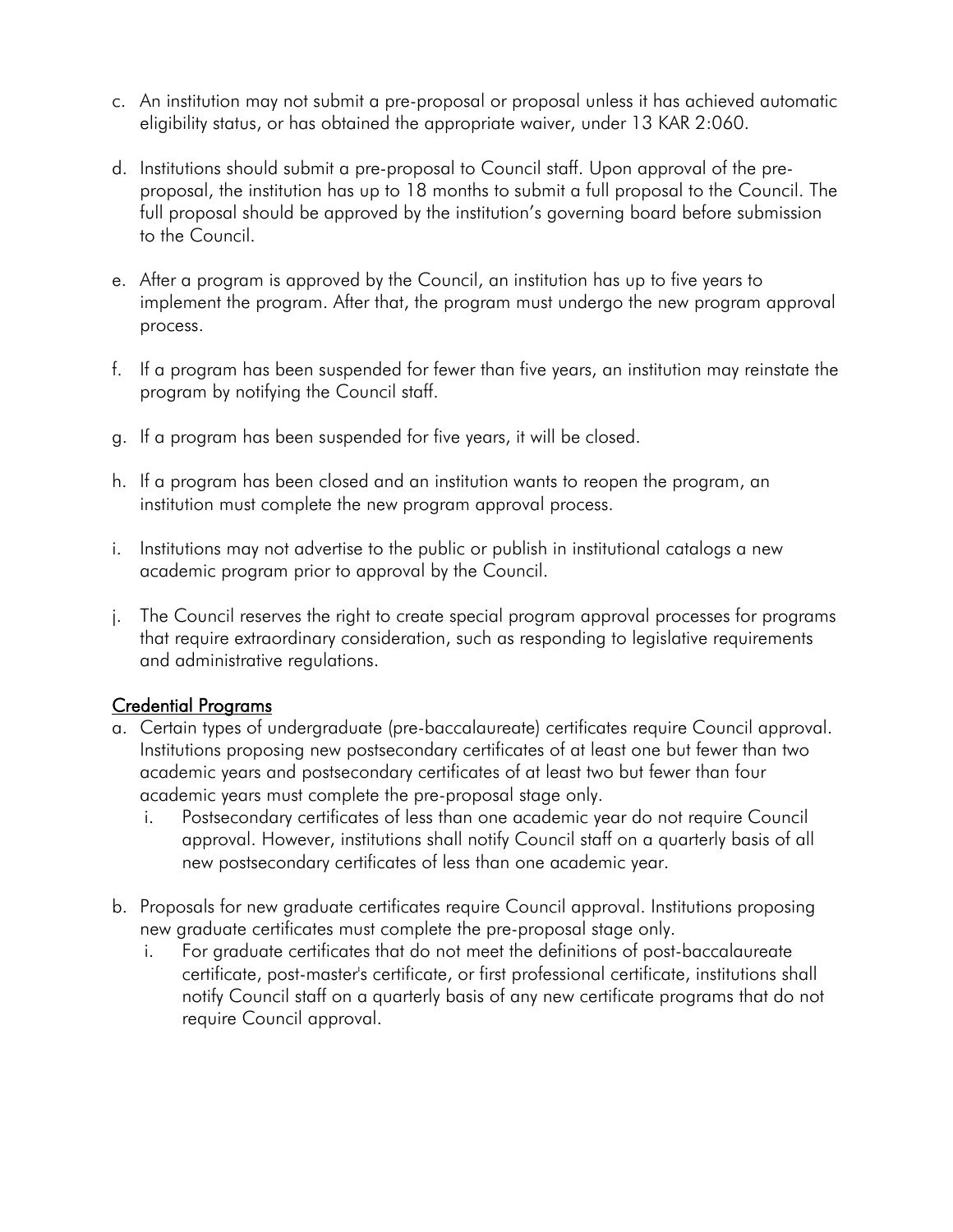#### Degree Programs

- a. Proposals for new associate degree programs not of a vocational-technical-occupational nature from KCTCS must undergo the program approval process (e.g., AA or AS).
- b. Pre-proposals for new associate degree programs not of a vocational-technicaloccupational nature from comprehensive and research institutions must be reviewed by the KCTCS Board of Regents. If KCTCS determines that a community and technical college(s) in the proposing institution's area of geographic responsibility (1) does not have an interest in creating a similar program and (2) does not have the ability to implement the program in a more cost-efficient and effective manner, then the proposing institution should submit a full proposal for a new undergraduate program to the Council and will not be subject to the pre-proposal stage.
	- i. If KCTCS can demonstrate, through a pre-proposal, that a community or technical college in the proposing institution's area of geographic responsibility will implement a similar program within one year and can do so more efficiently and effectively than the proposing institution, this is a basis for Council denial of the proposed program at the comprehensive or research institution.
	- ii. If the proposing institution provides evidence that KCTCS will not create a similar program and/or cannot provide it in a more efficient and cost-effective manner, the Council may approve the program.
- c. Proposals for new bachelor's degree programs must undergo the program approval process.
- d. Proposals for new master's degree programs must undergo the program approval process.
- e. Proposals for new specialist degree programs above the master's degree must undergo the program approval process.
- f. Proposals for new doctoral degree programs must undergo the program approval process.
- g. For new collaborative or joint programs that involve development of a new academic program, a "Memorandum of Understanding" that clearly outlines program responsibilities and fiscal arrangements among participating institutions must be developed and approved concurrently with the program proposal at each institution and must be submitted with the final program proposal when it is submitted to the Council.
	- i. If any partner institution does not currently offer the academic program, that institution must undergo the new academic program approval process.
	- iii. If two or more institutions create a collaborative or joint program with academic programs that have already been approved at each institution, then the new collaborative or joint program does not need to undergo the new academic program process. The institutions should notify the Council of the arrangement and provide a copy of the "Memorandum of Understanding."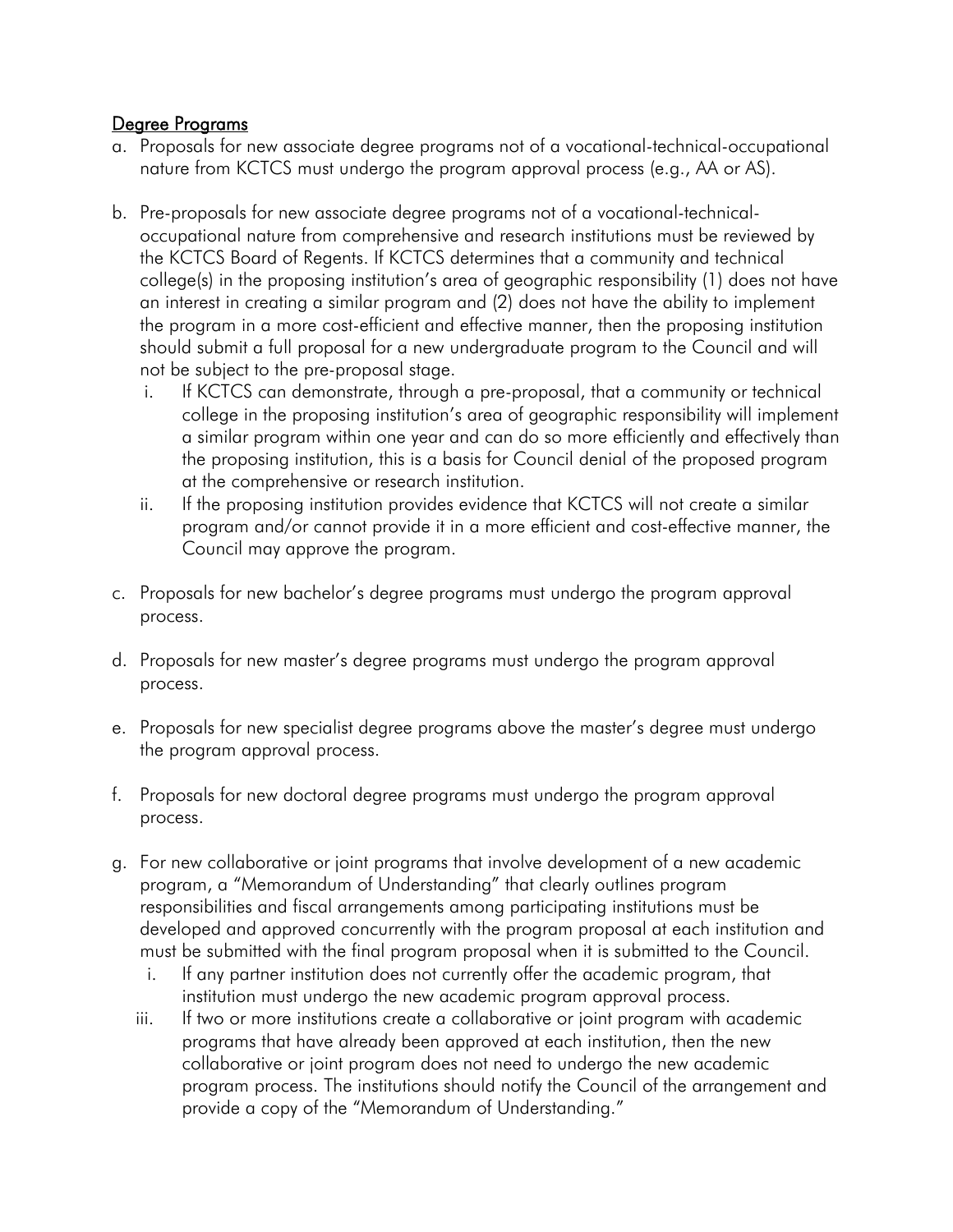- h. If two academic programs are combined into one program, this constitutes a major academic program modification. The combined program will be considered a new academic program and must follow the policy and procedures related to new academic programs only if it requires a new CIP code (two-, four-, or six-digit level) to describe accurately the discipline of the combined program.
- i. If an existing academic program is separated into two or more academic programs, this constitutes a major academic program modification. At least one of the separated programs is considered a new academic program and must follow the policy and procedures related to new academic programs. The other program will not be considered a new academic program if the same CIP code remains the best disciplinary descriptor of the program.
- j. The combination of core courses within any major or area and core courses within a track or concentration should equal at least half of the credit hours required by the major or area at the undergraduate and master's levels. Exceptions to this policy will be made for individualized programs that vary depending on a student's previous education, training, and experience and what the institution determines a student needs to complete a degree program. Exceptions will also be made when curriculum requirements are mandated by a specialized accrediting agency or upon approval of other rationale presented by the institution.
- k. Advanced practice doctorates shall be approved pursuant to KRS 164.295. As required by KRS 164.295 (3), the criteria for approval includes a determination of the academic and workforce needs for a program, consideration of whether the program can be effectively delivered through a collaborative effort with an existing program at another public university within the Commonwealth, and the capacity of a university to effectively offer the program. A university requesting approval of an advanced practice doctoral program shall be required to provide assurance that funding for the program will not impair funding of any existing similar program at any other public university. Proposed applied doctorates should build upon a high-quality master's degree offered by the institution. Institutions must demonstrate that advanced practice doctorates are necessitated by new practice requirements or licensure in the profession and/or requirements by specialized accrediting agencies. Institutions should also demonstrate that a new advanced practice doctorate will not negatively impact undergraduate education.

## Programs of a Vocational-Technical-Occupational Nature

a. Pre-proposals for new undergraduate (pre-baccalaureate) certificate and diploma programs of a vocational-technical-occupational nature at all postsecondary institutions must be reviewed by the KCTCS Board of Regents before submission to the Council for approval. The KCTCS Board of Regents must evaluate these proposals using all components of the pre-proposal form for undergraduate programs. If approved, the proposing institution may submit the pre-proposal to the Council. A full proposal is not required. If the KCTCS Board of Regents does not approve the program, the proposing institution may appeal to the Council and Council staff will decide how to proceed.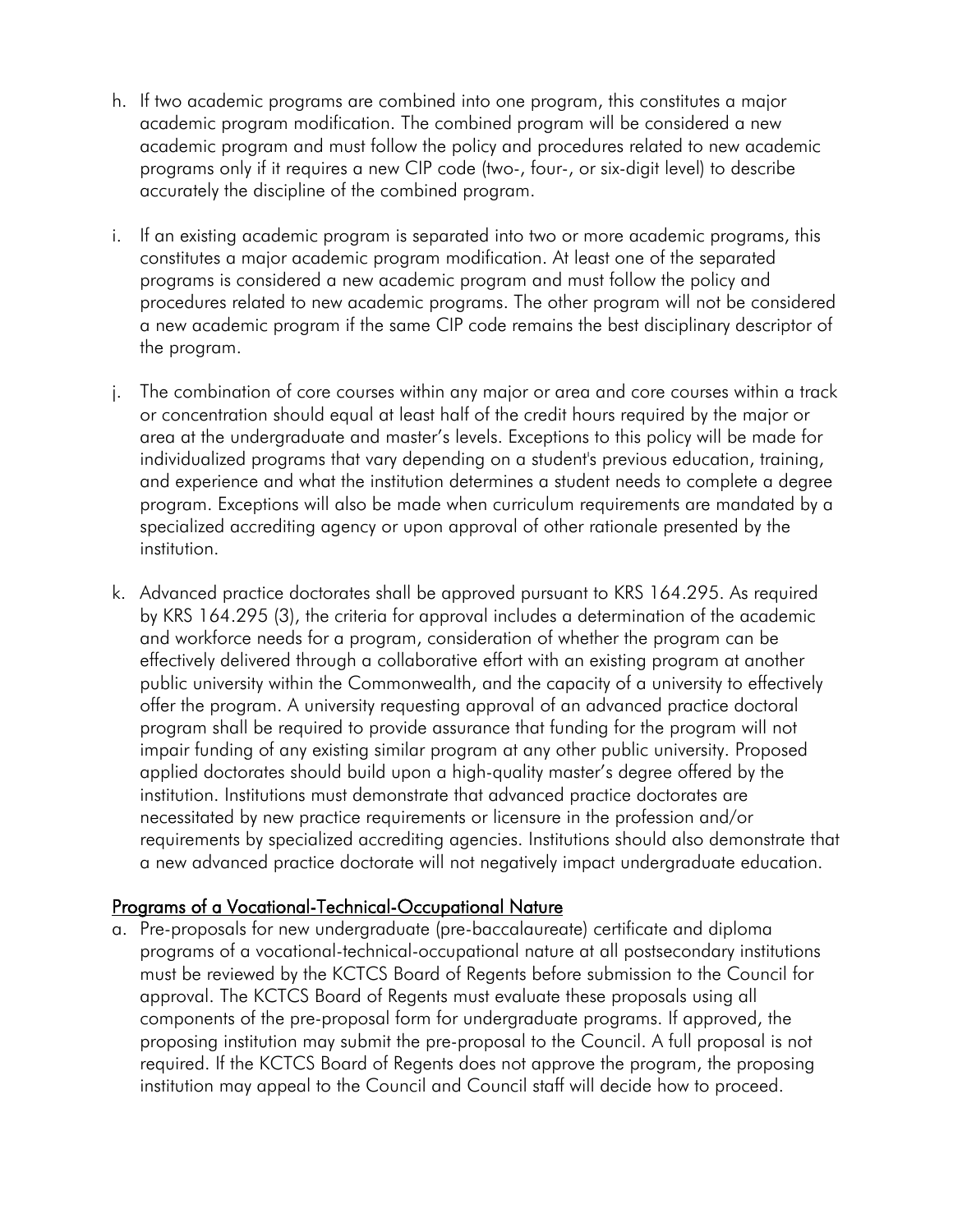b. As required by KRS 164.020 (15), the Council will expedite the approval of requests from the KCTCS Board of Regents relating to new certificate, diploma, technical, or associate degree programs of a vocational-technical-occupational nature. The Council will expedite this approval process by waiving the full proposal process for these types of programs. These types of programs require a pre-proposal only.

# 3. Procedures

## Pre-Proposal Stage

Institutions must pre-post a proposed program on the Kentucky Postsecondary Program Proposal System (KPPPS) after it has been approved at the college level. Pre-posting a program upon initial approval at the college level allows more time for institutions to share information and create collaborative arrangements, including articulation agreements with KCTCS institutions.

As part of the pre-proposal, information about the program should be posted to KPPPS including:

- i. CIP code, program name, and degree level.
- ii. Proposed implementation date.
- iii. Program description and objectives and their consistency with institutional mission, statewide postsecondary education strategic plan, and the statewide strategic implementation plan.
- iv. Intended student learning outcomes and preliminary assessment plan.
- v. Justification, including a preliminary needs assessment.
- vi. Relationship with other programs within the institution.
- vii. Relationship with programs at other institutions. $^{\text{!}}$
- viii. Course delivery methods.
- ix. Faculty qualifications and resources.
- x. Preliminary cost estimates.

 $\overline{a}$ 

If the proposed program is an advanced practice doctorate, additional information will be required on:

- i. Availability of clinical sites (if applicable).
- ii. Feeder programs within the institution.
- iii. New practice, licensure, or accreditation requirements.
- iv. Impact on undergraduate education.

 $1$  Before submitting a pre-proposal, proposing institutions must contact institutions with similar programs, as defined by CIP and degree level, to initiate discussions about the possibilities for collaborative or joint programs. Similar programs can be identified through the Council's Registry of Degree Programs, also known as the program inventory. The program inventory can be found on the Council's website at http://dataportal.cpe.ky.gov/AcadProg.shtm.